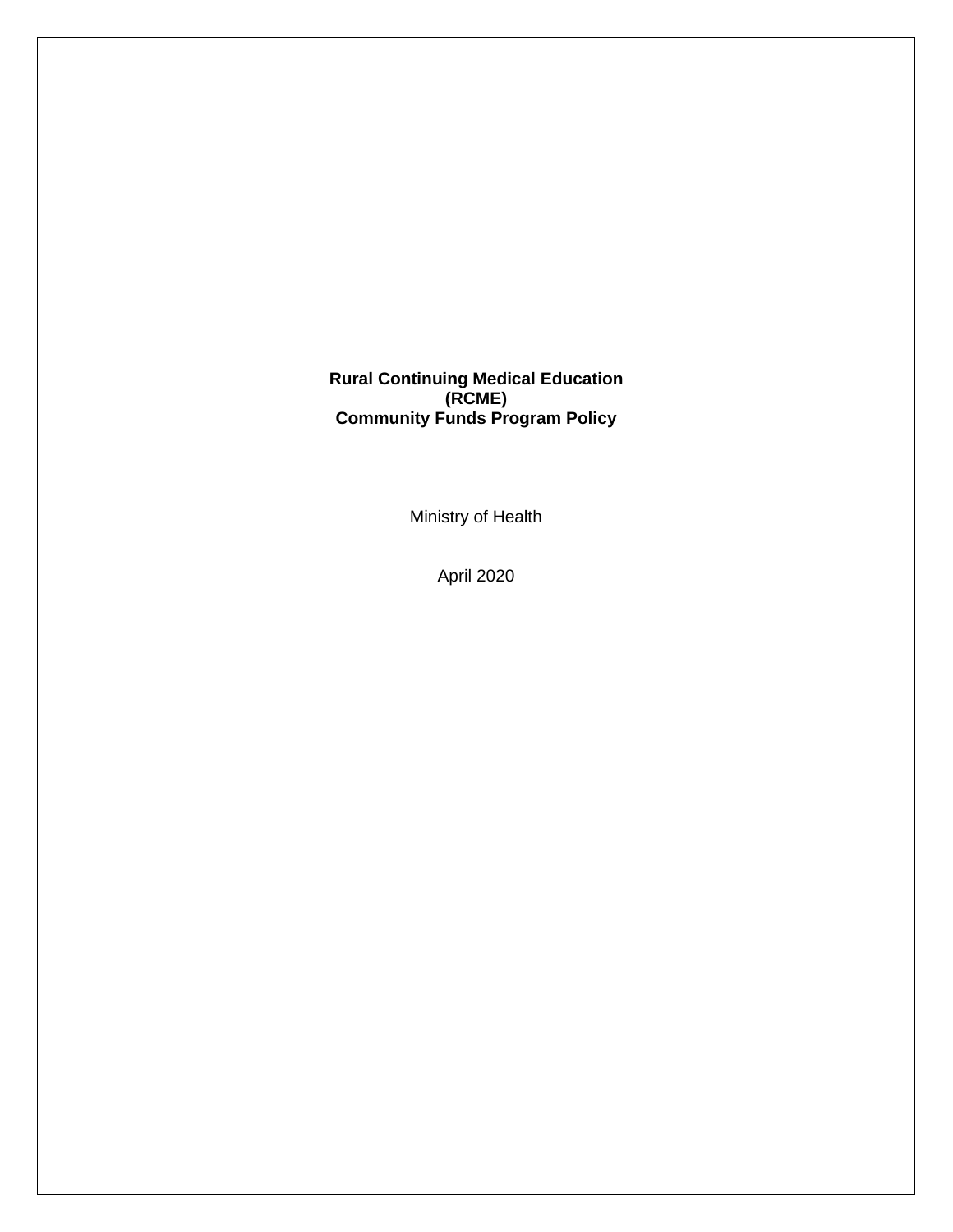

| Chapter:   | <b>Rural Continuing Medical Education</b><br>(RCME) - Community Funds Program | Page:             | 2 of 7            |
|------------|-------------------------------------------------------------------------------|-------------------|-------------------|
| Section: 1 | <b>Description</b>                                                            | <b>Effective:</b> | <b>April 2020</b> |

# **1.1 Description:**

The RCME Community Program provides funding and resources to eligible RSA communities to support community education needs of physicians, and strengthens the well-being and capacity of local health systems to address the health care service needs of the community.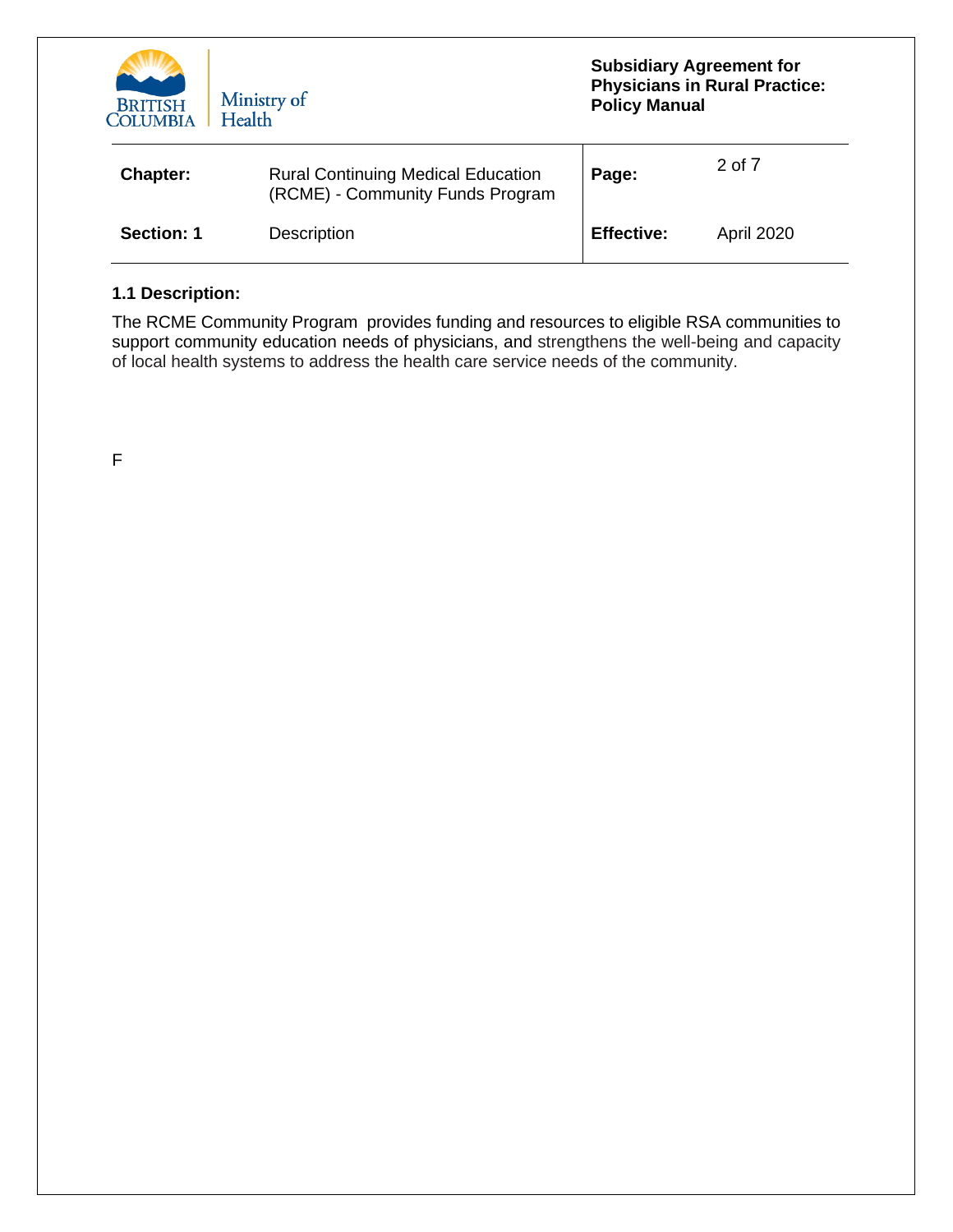

| Chapter:          | <b>Rural Continuing Medical Education</b><br>(RCME) - Community Funds Program | Page:             | 3 of 7            |
|-------------------|-------------------------------------------------------------------------------|-------------------|-------------------|
| <b>Section: 3</b> | <b>Definitions</b>                                                            | <b>Effective:</b> | <b>April 2020</b> |

| <b>Term</b>                                                 | <b>Definition</b>                                                                                                                                                                                                                                                  |
|-------------------------------------------------------------|--------------------------------------------------------------------------------------------------------------------------------------------------------------------------------------------------------------------------------------------------------------------|
| <b>DoBC</b>                                                 | Doctors of BC                                                                                                                                                                                                                                                      |
| <b>Health Authority</b>                                     | Governing bodies with responsibility for the planning, coordination                                                                                                                                                                                                |
|                                                             | and delivery of regional health services, including hospital, long term<br>care and community services.                                                                                                                                                            |
| Itinerant Physician                                         | A physician who travels from his/her home community to an eligible<br>RSA community to provide outreach/direct patient services.                                                                                                                                   |
| Joint Standing<br><b>Committee on Rural</b><br>Issues (JSC) | Joint Collaborative Committee with equal representation from DoBC<br>and the Ministry of Health (including health authorities). Responsible<br>for policy direction for Rural Practice Programs.                                                                   |
| Locum Tenens                                                | A physician with appropriate medical staff privileges (locum tenens)<br>who substitutes on a temporary basis for another physician.                                                                                                                                |
| <b>MOH</b>                                                  | Ministry of Health                                                                                                                                                                                                                                                 |
| <b>Resident Physicians</b>                                  | For the purposes of this program, a physician who lives and<br>practices at least 9 months of every year in an RSA community is a<br>resident physician.                                                                                                           |
| <b>Rural Subsidiary</b><br>Agreement (RSA)<br>Community     | An RSA community which meets all the criteria for the RRP.                                                                                                                                                                                                         |
| <b>Rural Practice</b><br><b>Subsidiary Agreement</b>        | The Rural Practice Subsidiary Agreement (RSA) is administered by<br>the JSC, as per the negotiated agreement between the DoBC and<br>the Government.                                                                                                               |
| Supplemental<br>Physician                                   | A physician who does not have a permanent position in the<br>community, who is providing additional support required to maintain<br>services in the community, is not substituting for another physician<br>and is filling a vacancy in the physician supply plan. |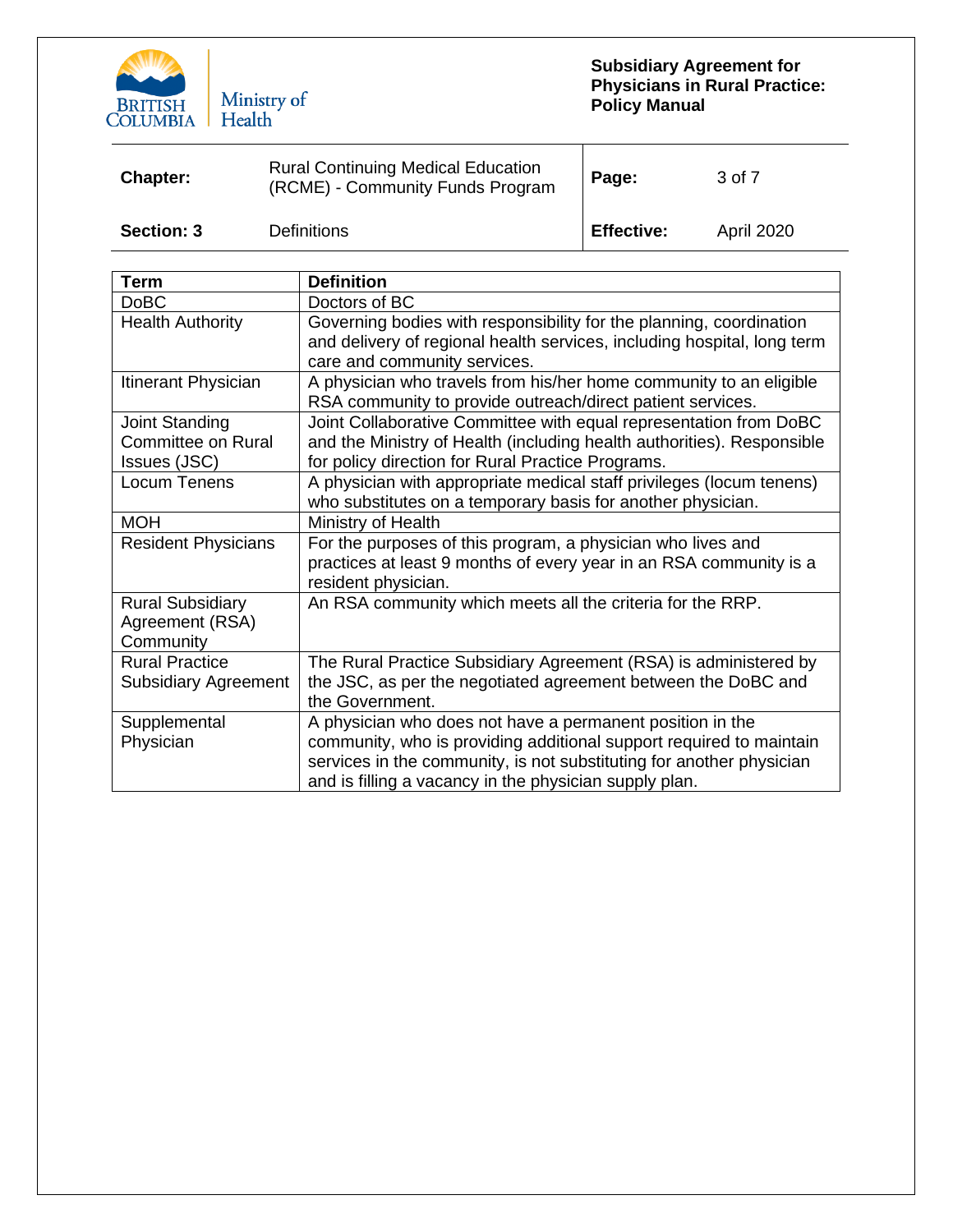

| <b>Chapter:</b>   | <b>Rural Continuing Medical Education</b><br>(RCME) - Community Funds Program | Page:             | 4 of 7     |
|-------------------|-------------------------------------------------------------------------------|-------------------|------------|
| <b>Section: 3</b> | <b>Eligibility and Amounts</b>                                                | <b>Effective:</b> | April 2020 |

#### **3.1 Policy: Community Eligibility and Amounts:**

- **3.1.1** RCME Community Program funding is based on the number of physicians who live and practice permanently in eligible RSA Communities as at December 31<sup>st</sup> of the previous year (Quarter 3), as reported by the Health Authorities. Locum and Itinerant physicians are not included in the count for calculation of RCME Community Funding.
- **3.1.2** In order to assign the available RCME Community Program funding equitably to each community, Rural Retention Program (RRP) points have been assigned a specific funding value per point:

The aggregate total of system wide RRP points has been divided by the total funding to determine the available funding per RRP point.

The formula for distribution is determined by multiplying the number of physicians in a community by the RRP points/physician by dollars per RRP point.

Physicians in communities with a higher RRP point score are eligible for more funds on a per capita basis than physicians in communities with a lower RRP point score.

Each RSA community is given a baseline amount of \$4,000, and all communities are subject to a minimum payment of \$5,000 or a maximum payment of \$180,000; irrespective of the calculated total.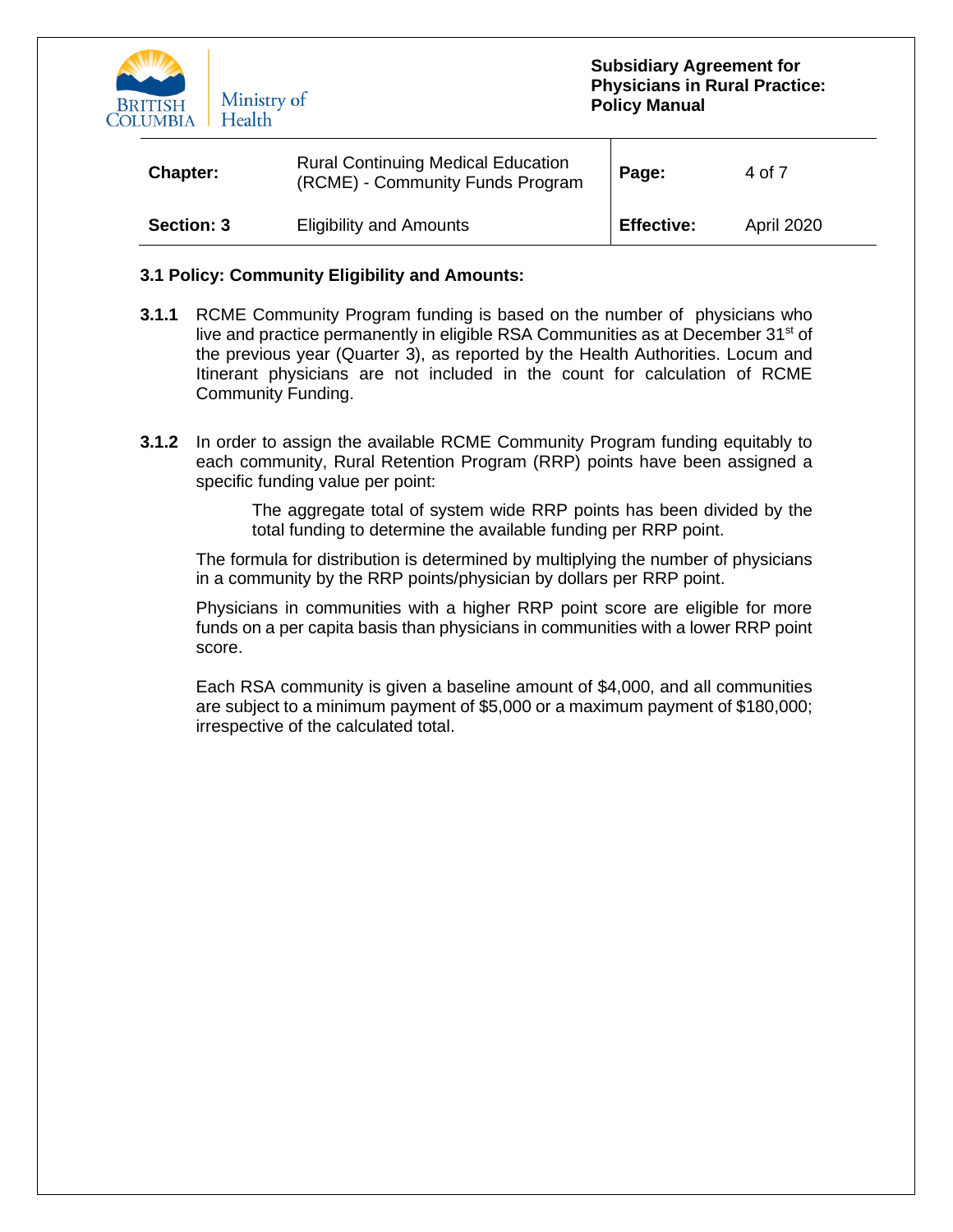

| Chapter:   | <b>Rural Continuing Medical Education</b><br>(RCME) - Community Funds Program | Page:             | 5 of 7     |
|------------|-------------------------------------------------------------------------------|-------------------|------------|
| Section: 4 | <b>Principles</b>                                                             | <b>Effective:</b> | April 2020 |

# **4.1 Principles**

- 4.1.1 Funds are to be used for RSA communities only;
- 4.1.2 Funds should be applied in alignment with any priorities set out by the JSC and not in a way that may be contradictory with the priorities of the health authority or Ministry of Health.
- 4.1.3 Funds should be applied in a way that is community focused and responsive to the needs of physicians. This includes being equitable and accessible across all physicians or groups of physicians (GPs, Specialists, GPs with enhanced skills). Decision-making requires involvement of specialists and generalists (unless no specialists are part of the community).
- 4.1.4 Locum and itinerant physicians may be included in RCME Community Program events at the discretion of the local physician group and/or community.
- 4.1.5 RCME Community Program funds may be accessed by groups of physicians to: build and sustain regional CME networks; organize closer to home CME events and activities; purchase equipment that enables or enhances community RCME delivery and enables physicians to participate; etc.
- 4.1.6 Funds may be used to compensate physicians for time spent developing and/or planning CME events. Funds are not to be used to pay physicians for time spent participating in or travelling to CME events.
- 4.1.7 Fund can accumulate up to 3 years. Unspent funds will remain with the community but will only be replenished on an annual basis by the program if a plan is produced documenting future spending and goals of the accumulation.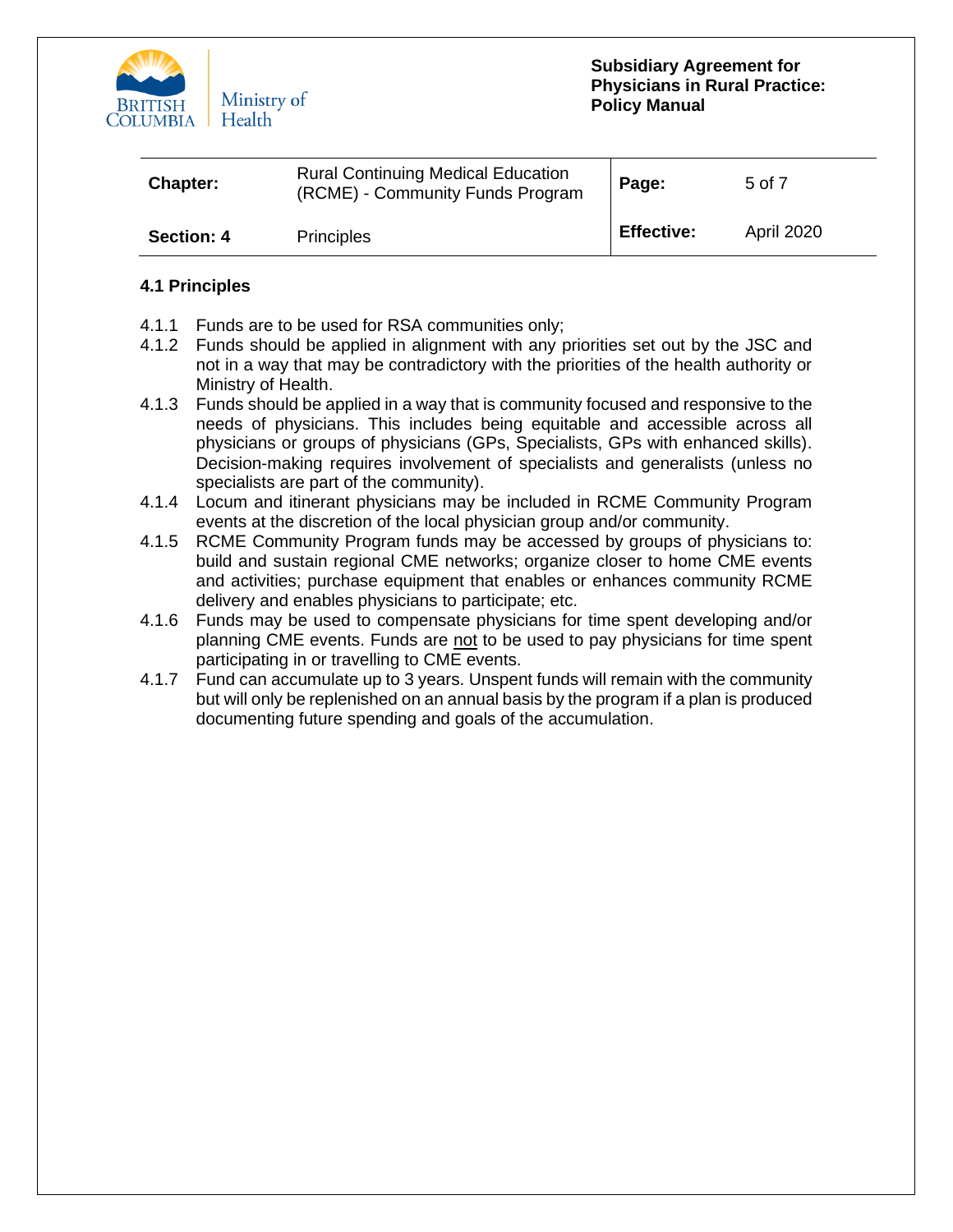

| <b>Chapter:</b>   | <b>Rural Continuing Medical Education</b><br>(RCME) - Community Funds Program | Page:             | 6 of 7            |
|-------------------|-------------------------------------------------------------------------------|-------------------|-------------------|
| <b>Section: 5</b> | Criteria and Eligible Expenses                                                | <b>Effective:</b> | <b>April 2020</b> |

# **5.1 Criteria**

- 5.1.1 Funds will be used to support events and activities where physicians learn with their professional colleagues and other health care professionals. Events may include members of interprofessional and expanded care teams when relevant.
- 5.1.2 RCME Community Program funds provide an opportunity to incorporate all of the CanMEDS framework, including strengthening physician roles as:
	- **Medical Expert**
	- Professional
	- **Communicator**
	- Collaborator
	- Scholar
	- Health Advocate
	- Leader
- 5.1.3. Activities should enhance physician wellness through content, collegiality, social connectedness and professional growth.
- 5.1.4 Physicians may be asked to contribute to a portion of the costs of RCME Community Program events or activities from their RCME Individual Fund amounts.

# **5.2 Eligible Expenses**

- 5.2.1 Compensation for the time of physician CME Coordinators and administrators to plan, develop and carry out events and activities, including organizing accreditation / certification for CME credits.
- 5.2.2 Equipment that enables or enhances community RCME delivery and enables physicians to participate. For example, in areas where community RCME is delivered by videoconference, funds may be used to cover the cost of a computer / tablet or videoconference license.
- 5.2.3 Venue, catering, meeting resources, technology such as videoconferencing, or course costs set by organizations delivering RCME.
- 5.2.4 Preparation for RCME events, such as sessional payments or stipends to presenters for curriculum development and delivery, including those that happen as part of a NITAOP visit.
- 5.2.5 Inclusion of interprofessional team members and other community providers as determined by the local community of physicians.
- 5.2.6 Organization and delivery of regional or sub-regional events, local conferences or courses.
- 5.2.7 Expenses related to accreditation and certification of RCME Community Program activities.